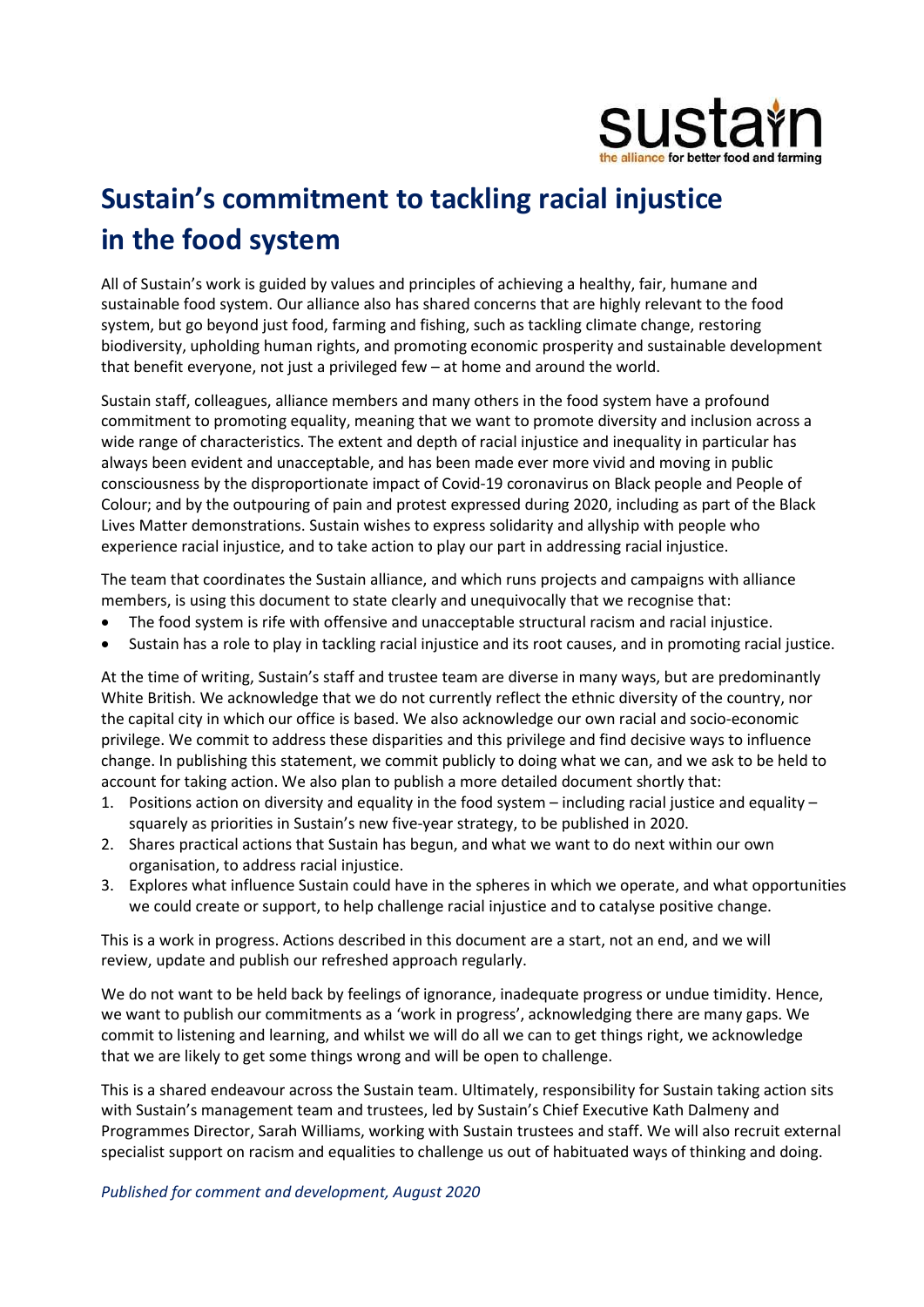## Sustain's spheres of influence

Sustain is an influential alliance of organisations interested in working together to reform our system of food, farming and fishing. We bring together over 100 organisations nationally – and hundreds more at local and regional level – cultivating the movement for change. The alliance is coordinated by a smaller team of around 25 employees (many part-time) that provide the alliance secretariat; about two-thirds of whom run projects and campaigns involving many other people and groups; and about one-third build and maintain the behind-the-scenes support structure to enable such work. We have up to 15 charity trustees, who are elected from Sustain's alliance membership to oversee the work of the organisation; and alliance members and others are involved in our work via projects, campaigns and expert working parties.

This is what we plan to say about our work in the forthcoming Sustain strategy (subject to further consultation and edits), which will help set the priorities of our alliance for the next five years: "Working together, we run highly effective and creative campaigns, advocacy and demonstration projects, aiming to catalyse permanent changes in policy and practice. We support decisive action to tackle climate change and restore nature. We support the growth, replication and acceleration of agro-ecological and high welfare farming practices. We promote sustainable fishing; good food jobs, enterprises and procurement; fair dealing; sustainable diets; healthy food environments; community food growing; good food education and skills; removal of the causes of food poverty and structural injustice; and the eradication of food waste. And we support solutions that are inclusive so that everyone can benefit, not just a privileged few – both at home and around the world."

Many aspects of this work – to a greater or lesser extent – are relevant to racial justice. This presents many opportunities for Sustain and our alliance to take action to promote justice and equality. How we can do so varies according the 'sphere of influence' in which we operate, illustrated below.

|  | Sphere of     | What we can take action on to   |
|--|---------------|---------------------------------|
|  | influence     | promote racial justice          |
|  | Ourselves:    | Listening, learning             |
|  |               | Deep appreciation               |
|  |               | Taking personal action          |
|  | Our           | Diversity among staff, trustees |
|  | organisation: | and advisors                    |
|  |               | Embedding action in our work    |
|  | Networks we   | Cultivating local action        |
|  | work with:    | Fair and diverse food trading   |
|  |               | Access to £££, premises, land   |
|  | National      | Economic equality               |
|  | policy:       | Better food jobs                |
|  |               | Food access and public health   |
|  | International | Fair trade and standards        |
|  | policy:       | Climate change, biodiversity    |
|  |               | and the just transition         |

#### A note on language

In this document, we refer to Black people, People of Colour and White people (capitalised in this way). Elsewhere, we also use the descriptive term Black, Asian and minority ethnic (BAME). We are open to evolution of language and advice on the best terms. We also allow some editorial flexibility for staff to choose one or other of these terms to fit the particular document and intended audience.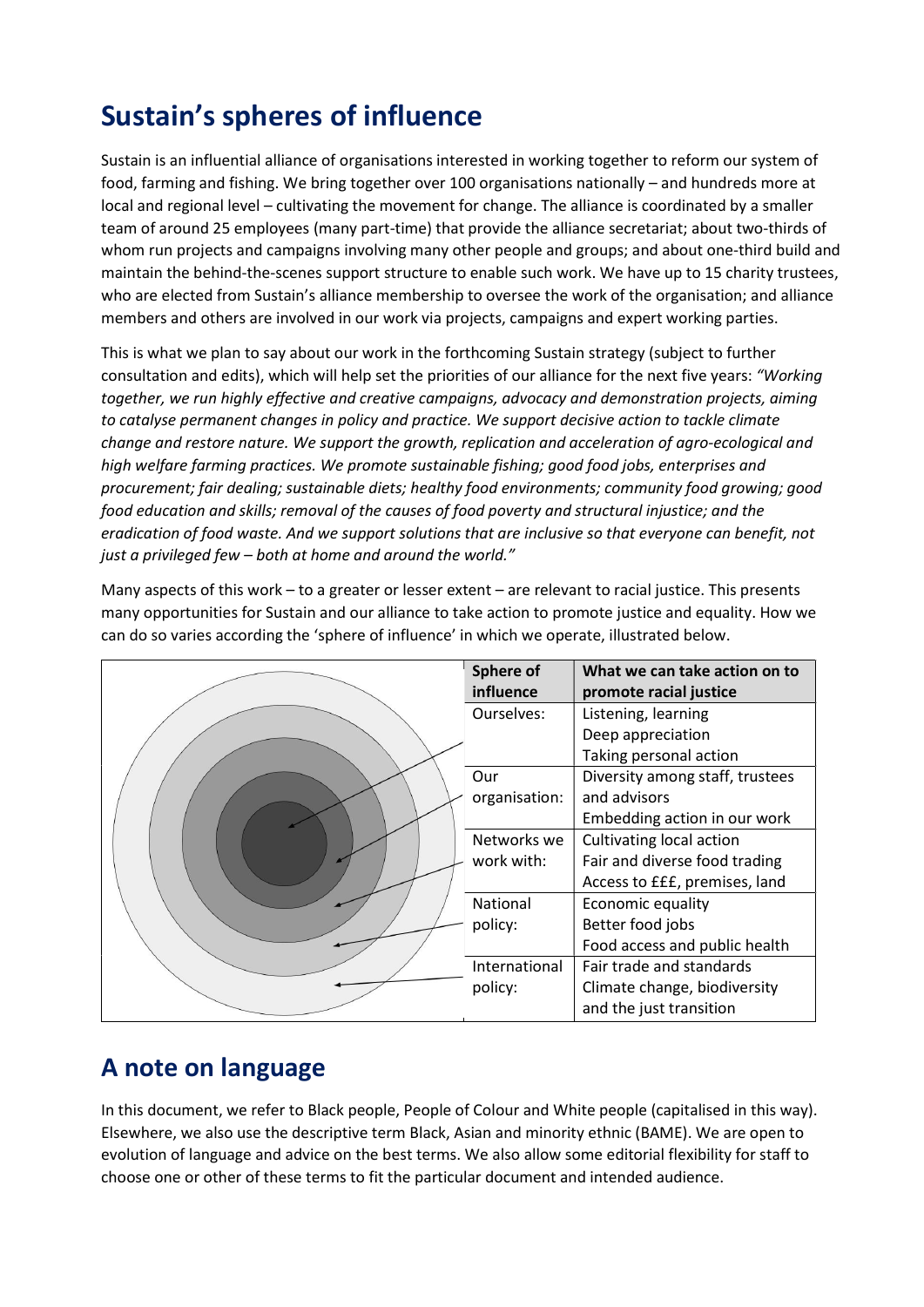### 1. Taking action: ourselves

As individuals and as a team, we need to be better informed about issues of racism and racial justice, and the colonial history of our food system. We need to know about the issues, to care about them and be motivated to take action. For those of us who are White people, we need to recognise and understand our own White privilege, and be prepared to step out of habituated ways of thinking and doing that can entrench structural racial injustice. We need to cultivate deep appreciation. We need to invite and hear more testimony; root out unconscious bias; consciously choose to overcome barriers and put in the personal effort to do so; examine possible solutions; and understand the steps needed to cultivate positive change.

Sustain staff have had access to 'unconscious bias' training, and in 2019, we held an externally facilitated workshop in 2020 with staff to explore becoming an anti-racist organisation and start challenging our habituated ways of thinking and doing. This has been followed up with establishment of a diversity group, who will continue to drive the agenda within Sustain, plus sharing of webinars, reading, articles and films.

Individuals who are part of the Sustain alliance staff team have participated in racial justice protests, including Black Lives Matter demonstrations; and have challenged our organisation and each other to take action and to show allyship. We have invited people of diverse ethnic heritages to take part in the activities that we run or support, starting to provide more platforms for diverse voices.

This is a start. We want to develop a deep appreciation of racial justice issues. We will listen, read, attend and absorb more expressions of injustice and structural racism, and also about approaches and ideas for action that embody racial justice – in the food system and beyond, and to share what we learn. This will influence our ideas and practice, as well as our mind-sets and the language we use. We will support each other in a courageous, challenging and non-judgemental way to improve how we approach these important matters, and support each other to have the courage, ideas and abilities to act.

#### 2. Taking action: Our organisation

During 2019/20 Sustain has been in the process of refreshing our strategy for the next five years, to be published shortly. In this, we have identified diversity (in a broad sense) as one of five priorities in the organisational plan that will turn strategy into action. Within this, we will:

- Set diversity and racial justice as strategic priorities
- Embed diversity and racial justice into what we do
- Improve our staff recruitment practices and the diversity of our staff team
- Improve our trustee recruitment practices and the diversity of our Council of Trustees

Within our current means, we have allocated a ring-fenced diversity budget to enable greater participation and action on diversity across a range of activities, to help prevent cost being a barrier to action. Over the longer term, we aim to build such considerations into project budgets as a routine cost.

Strategy: On diversity, in our draft strategy and in the organisational plan that turns ambitions into action, we say that our ambition is to: "Provide opportunities for a wide range of people to be involved in and have their voices heard through Sustain's work." And as an organisation: "Our projects and campaigns will involve people from a diverse range of backgrounds in order to create a balanced understanding of opportunities and challenges within the food system and how they intersect with issues related to diversity." Specifically, Sustain will work to: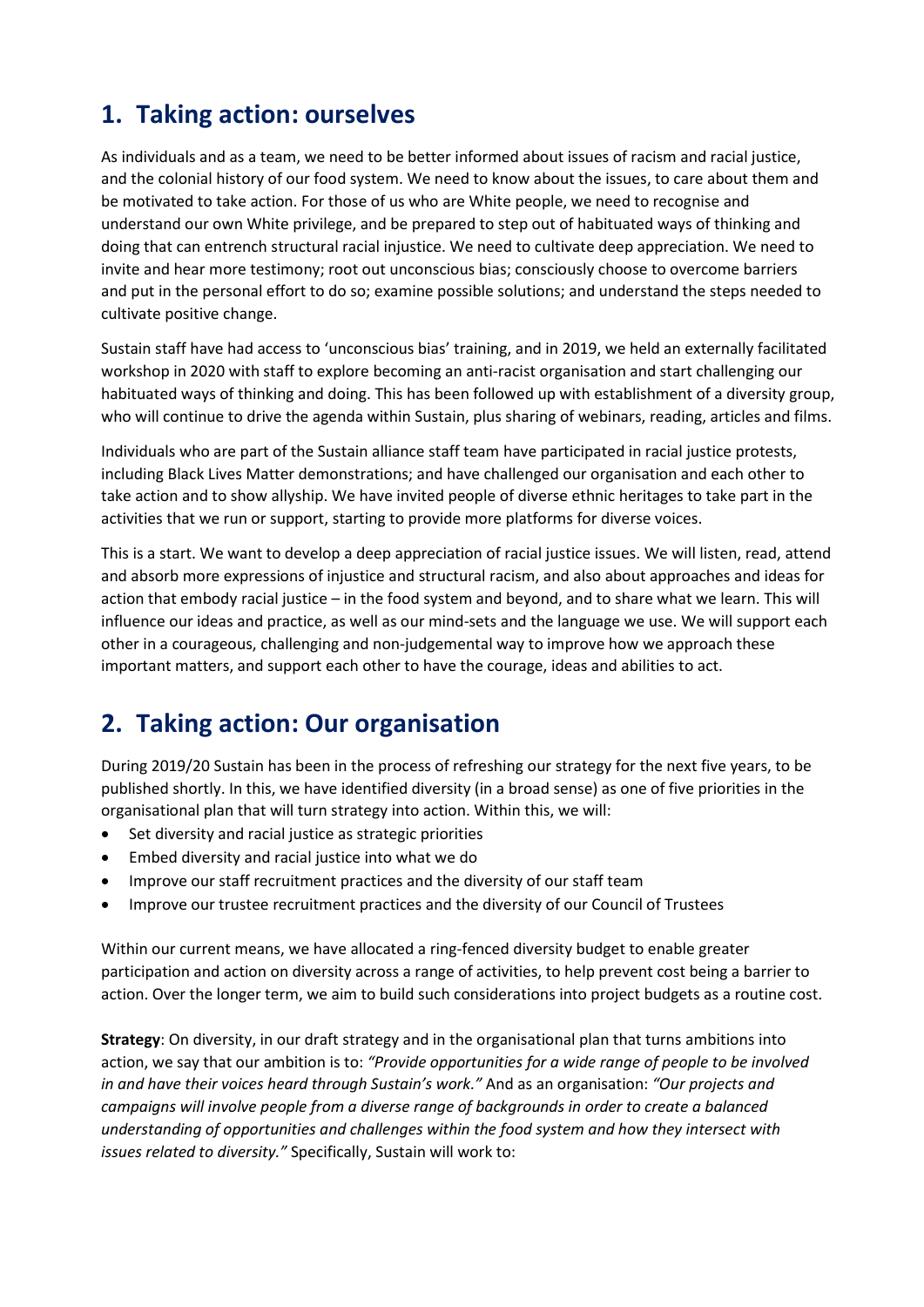- Increase involvement of diverse people in beneficiary groups; people with protected characteristics; people from diverse backgrounds in relation to their role in the food system, socio-economic status and political or cultural identity; people from across the English regions and devolved nations.
- Challenge ourselves and others, using our spheres of influence to actively promote racial justice.
- Identify priorities within our different projects and campaigns for promoting involvement, and identify specific and accountable actions to increase the participation of target groups.
- Offer a range of opportunities for people to have their voices heard, for diverse people to get involved, and to shape the direction of our work, including beneficiaries, leadership team, staff, trustees, supporters, working party members, advisors, contributors, paid interns and volunteers.

What we do: We are establishing an internal working group focusing on diversity, directly involving the Chief Executive and Sustain's Programmes Director. Action to promote racial justice will be a top priority for this group. The group's primary task will be to review and embed good practice on diversity into Sustain's policies, culture, communications and ways of working. It will also look at ways to embed this into our work and to promote this in our various spheres of influence.

Staff team: We are overhauling our staff recruitment processes, freelance contracts and other paid opportunities to get involved in Sustain's work, to ensure that these achieve greater diversity in applicants and ultimately greater recruitment and involvement of people from diverse backgrounds.

Council of Trustees: We our overhauling our trustee recruitment processes, to ensure that these achieve greater diversity in applicants for our annual trustee elections, and ultimately greater representation and influential involvement of people from diverse backgrounds.

#### 3. Taking action: Networks we work with:

Sustain works closely with alliance members, with members of our local and regional networks, and with sister alliances. We are therefore in a strong position to integrate diversity and racial justice not only into our own work, but also to influence and support the work of others. We are aware that similar conversations about racial justice are happening across the food, farming, social justice and environmental movements and we want to help positive action to thrive and gain momentum.

This is very much an area of 'work in progress', so we will update this section shortly. However, some ways in which we think we could play a helpful role include sharing policies and practices; developing shared understandings, data and evidence; running training sessions; running events and investigations; supporting and amplifying the work of others who are champions and leaders on these issues.

#### 4. Taking action: Local and national policy

All of Sustain's work is guided by values and principles of achieving a healthy, fair, humane and sustainable food system. We promote greater equality in income and access to food, better health outcomes for everybody, good jobs in healthy and sustainable food production, access to land and other resources and a universal Right to Food. We promote living wages, fair trade and sustainability in the commercial and public sectors. We run projects and campaigns that aim for equalities to be integrated into legislation, policy and practice.

We acknowledge that such work has rarely in the past been expressed by Sustain in terms of racial justice. This is partly due to the intersectionality of issues such as race, culture, religion, gender, age, disability, poverty, income and discrimination across a wide range of factors. We often campaign for universal rights and services that benefit everyone (for example nutrition standards for all food and